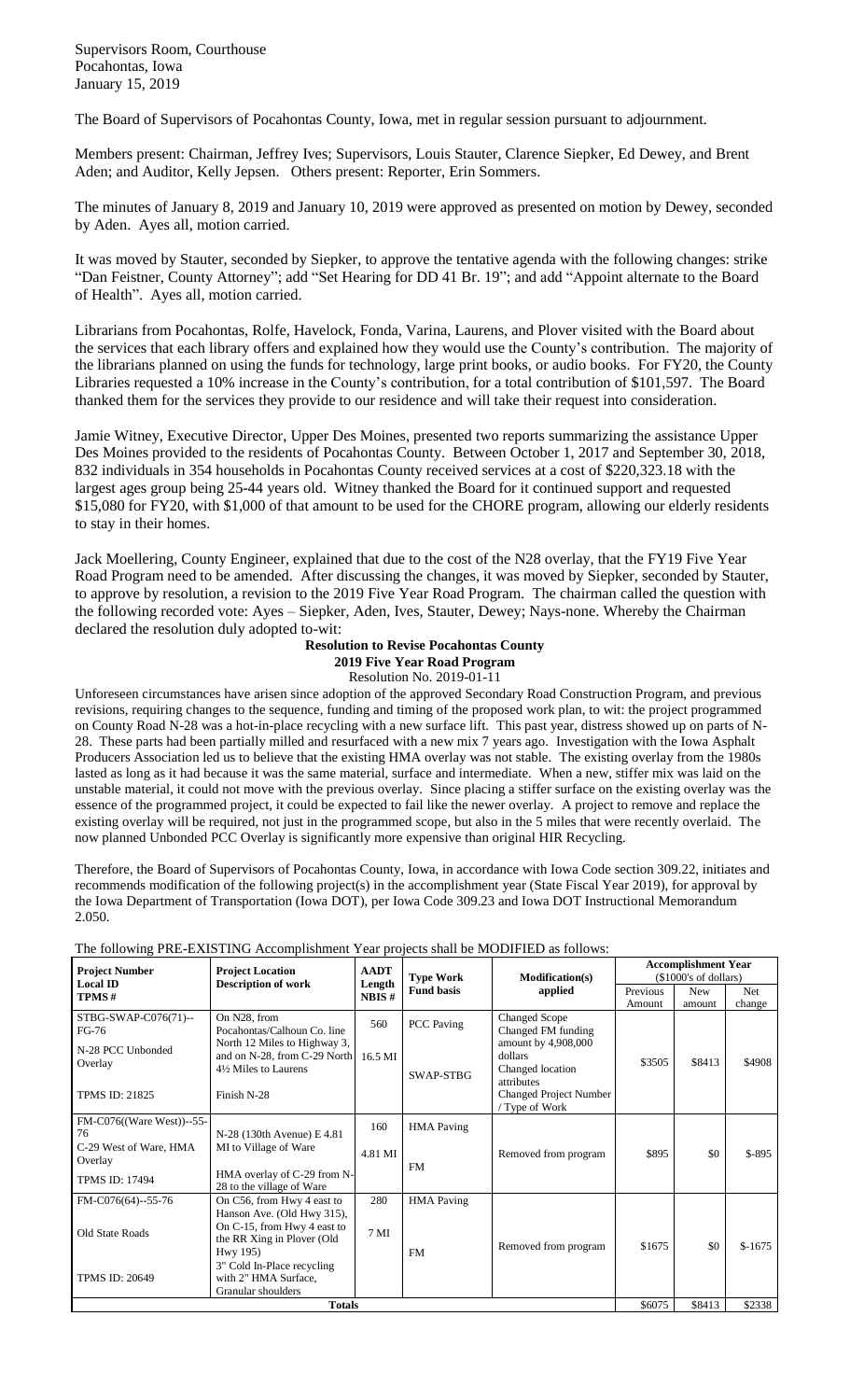| Fund ID                                                                | Accomplishment year<br>(\$1000's of dollars) |            |            |  |  |  |
|------------------------------------------------------------------------|----------------------------------------------|------------|------------|--|--|--|
|                                                                        | Previous Amount                              | New Amount | Net Change |  |  |  |
| Local Funds                                                            | \$839                                        | \$829      | $$ -10$    |  |  |  |
| Farm to Market Funds                                                   | \$4,560                                      | \$6,908    | \$2,348    |  |  |  |
| Special Funds                                                          | \$0                                          | \$0        | \$0        |  |  |  |
| Federal Aid Funds                                                      | \$0                                          | \$0        | \$0        |  |  |  |
| <b>SWAP Funds</b>                                                      | \$1,825                                      | \$1,825    | \$0        |  |  |  |
| Total construction cost (All funds)                                    | \$7,224                                      | \$9,562    | \$2,338    |  |  |  |
|                                                                        |                                              |            |            |  |  |  |
| Local 020 Construction cost totals<br>(Local Funds + BROS-8J FA funds) | \$839                                        | \$829      | $S-10$     |  |  |  |

It was moved by Stauter, seconded by Siepker, to authorize the County Engineer to amend the FY19 budget with the DOT to allow for the N28 Overlay project. Ayes all, motion carried.

Don Cirks, Roads Superintendent, advised that he received two quotes to repair the roof on the Roads building located in Fonda. The first quote, from Dickie Construction out of Bradgate, was for \$37,000 and the second quote, from Dale Schultz out of Carroll was for \$39,270. The insurance company will pay everything but \$1,000. The Board was satisfied with the quotes and advise Cirks move forward with the repair.

Ryan Berven and Elizabeth Opie, Kingston Life & Health, presented the County's FY 20 health insurance plan. Kingston partners with ISAC to consult with the counties that participate in ISAC's health plan. Pocahontas County is enrolled in a high deductible health plan that is partially self-funded down to a net benefit. It is the best plan for our County as it has saved the County hundreds of thousands of dollars each year since we changed to this plan in 2016. Berven also gave the Board quotes for ancillary policies.

At 11:15 a.m., the Board held a public hearing on proposed Ordinance #39, Ordinance Establishing a Local Option Sales and Services Tax. Auditor Jepsen presented proof of publication of the notice to conduct a public hearing on the said Ordinance in accordance to law and as directed by the Board. Chairman Ives introduced the ordinance entitled "ORDINANCE NO. 39.An ordinance establishing a local option sales and services tax applicable to transactions within the incorporated areas of Fonda, Gilmore City, Havelock, Laurens, Palmer, Plover, Pocahontas, Rolfe and Varina of Pocahontas County, and in the unincorporated area of Pocahontas County". No oral or written comments were heard prior or during the hearing. It was moved by Stauter, seconded by Dewey, that the ordinance be given its first consideration and that it be adopted. Ayes all, motion carried. It was moved by Dewey, seconded by Stauter, that the statutory rule requiring an ordinance to be considered and voted on for passage at two Board meetings prior to the meeting at which it is to be finally passed be suspended. Ayes all motion carried. It was moved by Aden, seconded by Siepker, that the ordinance entitled "ORDINANCE NO. 39,An ordinance establishing a local option sales and services tax applicable to transactions within the incorporated areas of Fonda, Gilmore City, Havelock, Laurens, Palmer, Plover, Pocahontas, Rolfe and Varina of Pocahontas County, and in the unincorporated area of Pocahontas County" now be put upon its final consideration and be adopted. Ayes all, motion carried.

At 11:30 a.m., the Board held a public hearing on proposed Ordinance #38, Floodplain Management Ordinance. Jepsen presented proof of publication of the notice to conduct a public hearing on the said Ordinance in accordance to law and as directed by the Board. Ives introduced the ordinance entitled "ORDINANCE NO. 38, Floodplain Management Ordinance".No oral or written comments were heard prior or during the hearing. It was moved by Siepker, seconded by Aden, that the ordinance be given its first consideration and that it be adopted. Ayes all, motion carried. It was moved by Dewey, seconded by Stauter, that the statutory rule requiring an ordinance to be considered and voted on for passage at two Board meetings prior to the meeting at which it is to be finally passed be suspended. Ayes all motion carried. It was moved by Dewey, seconded by Aden, that the ordinance entitled "ORDINANCE NO. 38, Floodplain Management Ordinance" now be put upon its final consideration and be adopted. Ayes all, motion carried.

Diane Ferguson and Sherri Richardson from the Health Department inquired as to why the Board was considering to not reappoint a previous member to the Board of Health. Ives explained that there were two other individuals that showed interest in serving on the Board. One of which sent a letter with her qualification both in nursing and management. Stauter inquired about the turnover of nurses in their department and how involved the Board of Health is in the staffing of the Department. After qualification of the individuals were discussed, motion was made by Dewey, seconded by Aden, to appoint Donna Stall to the Board of Health for a three-year term ending December 31, 2021. Ayes-Aden, Dewey, Ives. Nays-Stauter, Siepker. Motion carried.

It was moved by Stauter, seconded by Siepker, to appoint Jeff Ives as alternate to the Board of Health. Ayes-Stauter, Siepker, Dewey, Aden. Nay-Ives. Motion carried.

It was moved by Siepker, seconded by Stauter, to set a formal hearing for DD 41 Br. 19 for February 12, 2019 at 11:30 a.m. in the Supervisors' Room on the second floor of the Pocahontas County Courthouse.

Motion by Stauter, seconded by Dewey, to approve the Recorder's December Report of Fees Collected. Ayes all, motion carried.

Motion by Dewey, seconded by Stauter, to approve a salary increase for Layton Sousa, Dispatcher in the Sheriff's Office, as he has completed his probationary period. As of December 29, 2018, Sousa's new pay will be \$16.48 per hour plus differential as per the union contract. Ayes all, motion carried.

It was moved by Stauter, seconded by Siepker, to approve Jt. DD 1 claim to the Pocahontas County Auditor in the amount of \$17.06 for the cost of sending assessments. Ayes all, motion carried.